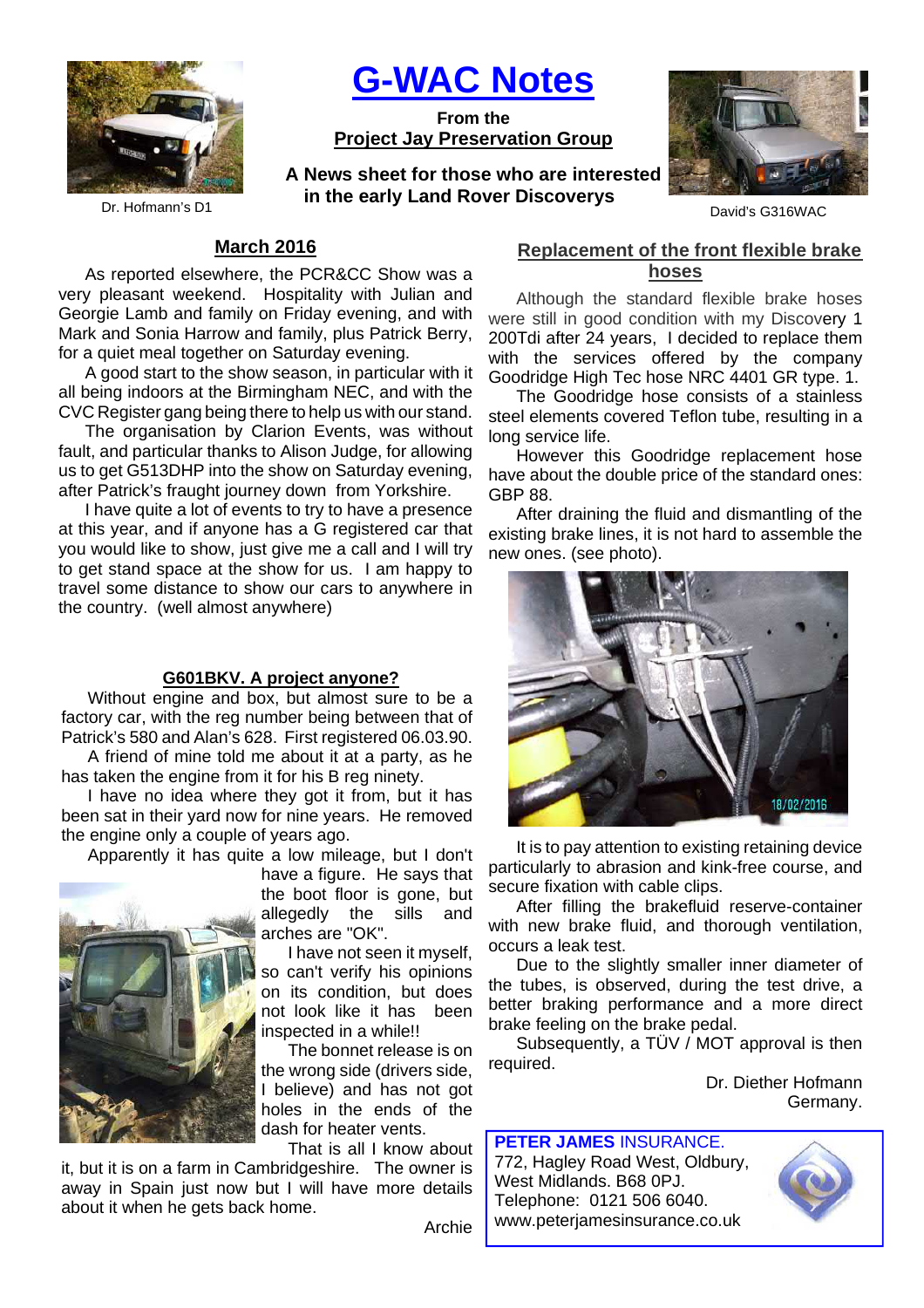#### **Show dates 2016**

| <u>April</u>     |                                                 |                                                     |
|------------------|-------------------------------------------------|-----------------------------------------------------|
| 17th             | Ripon 4x4 & Vintage Spares Day                  | Ripon Racecourse. HG4 1UG                           |
| 24th             | The Great British Land Rover Show               | Stoneleigh Park, Warwickshire, CV8 2LZ              |
| 23-24th          | <b>Ackworth Scammell Spectacular</b>            | South Yorkshire, WF7 7ET.                           |
| <u>May</u>       |                                                 |                                                     |
| 1st              | <b>Classic Car &amp; Bike Show</b>              | Ripon Racecourse. HG4 1UG                           |
| 14-15th          | Spring Adventure, Ripley Castle.                | <b>North Yorkshire, CANCELLED</b>                   |
| 29th             | Cars in the Park                                | Hutton -in - the Forest. Cumbria Ca11 9TH           |
| June             |                                                 |                                                     |
| $2-5th$          | DOC National at Billing Off Road Experience.    | Northampton. NN1 7AL                                |
| $4-5th$          | <b>Malvern Land Rover Show</b>                  | Three Counties Showground, Worcestershire. WR13 6NW |
| $4-5th$          | Classic Car Spectacular.                        | Tatton Park. Cheshire. WA16 6QN                     |
| 18 <sub>th</sub> | Classics on Show. Rotary Club.                  | Stokesley                                           |
| 19 <sub>th</sub> | Raby Castle Classic Vehicle Show                | Staindrop, Co. Durham. DL2 3AH                      |
| 19 <sub>th</sub> | Charity Classic Vehicle Show. Lions.            | Grasmere, Cumbria.LA22 9SJ                          |
| <u>July</u>      |                                                 |                                                     |
| 2nd-3rd          | <b>Scottish Land Rover Show</b>                 | Edinburgh.                                          |
| 3rd              | Leighton Hall Classic Cars & Bike Show.         | Carnforth, Lancashire. LA5 9ST                      |
| 16-17th          | Ackworth Steam Rally.                           | South Yorkshire, WF7 7ET.                           |
| 29-30th          | <b>Billing Land Rover Fest,</b>                 | Billing, Northamptonshire. NN3 9DA                  |
| 31st             | Lytham Hall Classic Car and Bike Show.          | Lancashire. FY8 4JX                                 |
| <b>August</b>    |                                                 |                                                     |
| 7th              | Trans Pennine Run from Manchester to Harrogate. |                                                     |
| 14 <sub>th</sub> | Raby Castle Classic Vehicle Show                | Staindrop, Co. Durham. DL2 3AH                      |
| 20-21st          | "Passion for Power" Classic Motor Show          | Tatton Park. Cheshire. WA16 6QN                     |
| 28 <sub>th</sub> | <b>Classic Car &amp; Bike Show</b>              | Ripon Racecourse. HG4 1UG                           |
| <b>September</b> |                                                 |                                                     |
| 25 <sub>th</sub> | Ripon 4x4 & Vintage Spares Day.                 | Ripon Racecourse. HG4 1UG.                          |
| <b>November</b>  |                                                 |                                                     |
| 11-13th          | <b>Classic Motor Show NEC</b>                   |                                                     |
|                  |                                                 |                                                     |

# **My 203,000 mile 3-door J reg, known as 'Doris'**

I am 18 years old, drive a diesel Series 2 daily, and I've finally clawed my way into 200 Tdi Discovery ownership!

My Disco may only be a J reg with plenty of rot, but it is a 3-door with the Sonar blue interior and she has



**April**

led a sheltered life having never been modified, I'm currently restoring her (no snorkel or big tyres in sight).

It won't be too long before people start looking for early style 3-doors and 200/300 cross-overs to "invest" in. I want to keep my 3-door for as long as is feasible.

I am not proud of my welding, it's perfectly strong enough and reasonably presentable, but I'm not happy enough with it. Oh well, at least it is all hidden.

# **J932 PBW**

She had been repaired in the past in a few places, but they had not cut the rot out, just over plated. Once I had cut these repairs out, I kept going until I was happy it was all solid.

How uncommon are G reg Discos these days? Do they command higher values than later model 200s? Only actually asking, as I tried to buy a G reg 3-door, which I saw on the street, but the lady owner wouldn't sell, as she knew it was a really early car.

I have not made too much progress with 'Doris' recently, as I am back at university. However I was given (yes given!) an 89- H reg 5-door with no engine or box, but other wise complete

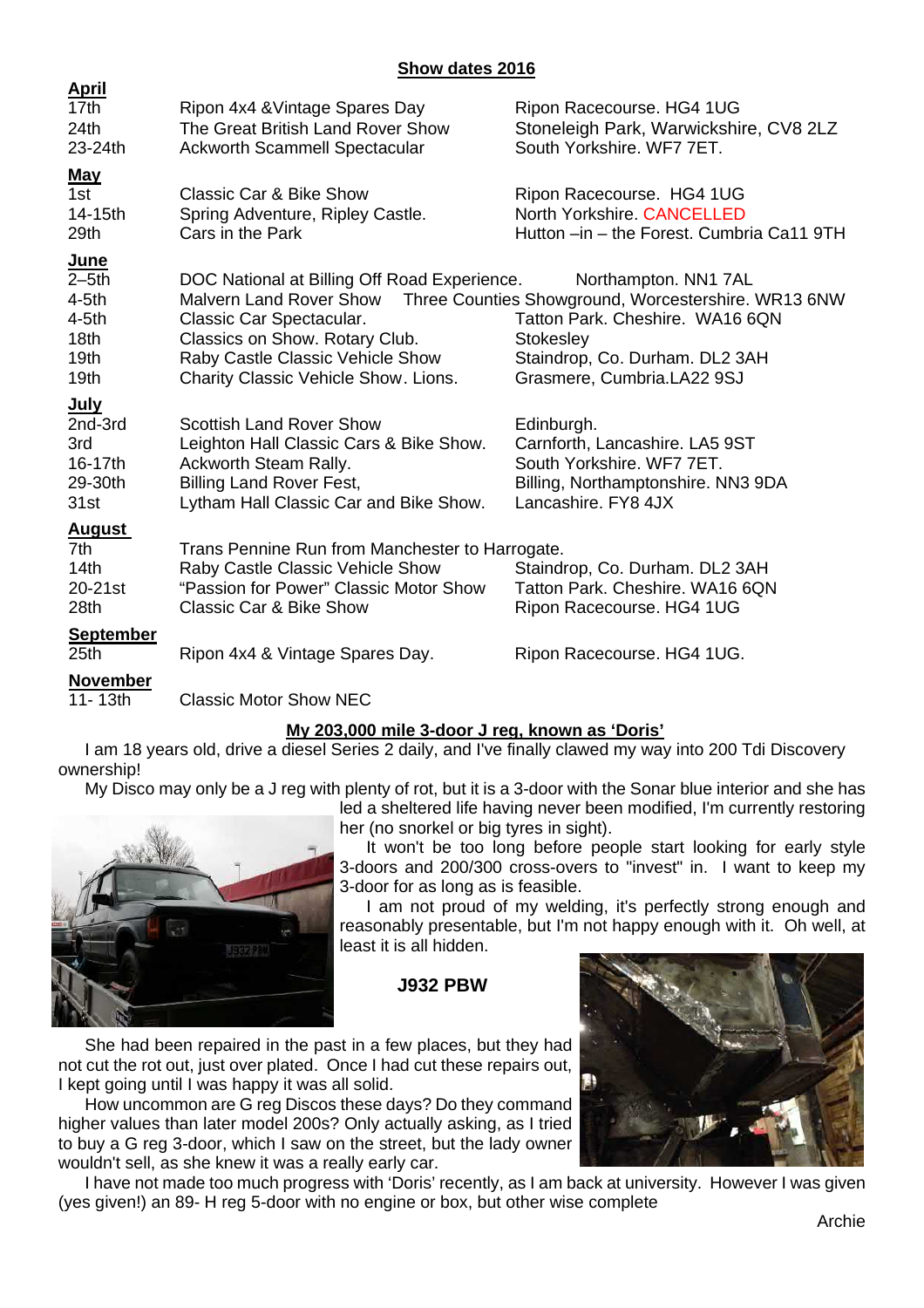# **For sale this month.**

# **G302 WAC**

Used all her life as a workhorse by my late Father.

She is a very early one, a V8 in blue, first registered by Land Rover Limited, 03.11.89, and is now in a sorry state.

With an MoT test to 21.04.16, but currently a non-runner as she has an intermittent fault, where the engine cuts out.

More details from me in Scotland, Dunning, Perthshire. PH2 0SL. Fraser Andrews. fraserandrews999@hotmail.co.uk.

### **G316 WAC**

I am hoping to move home soon and unfortunately I will need to dispose of G316WAC. I have not used her for two years and would make an ideal project for someone.

A 3-door V8 in silver, with Sonar Blue interior, has done 98000 miles.



All is good, apart from inner wings (new pair available) She would need to be trailered away as the tyres have perished on the alloys, and obviously the MoT has expired.

I will not be greedy on price but she must go to a good home for restoration, not for breaking David Cox. Gloucestershire 07766 055754. davidq.cox@gmail.com

# **S130 VOA**

A pre-production press launch Discovery 2, V8 ES. Chassis number 312. 81,000 miles. FSH from new. Superb full leather interior (7 seats) and Woodcote Green paintwork.



Long MoT, recent full service. Excellent chassis (never welded).

Previously owned by a Solicitor in London and pampered. Would be a perfect tow car for classic cars. £3995.

Contact Julian Lamb, julian@cvcregister.co.uk 07972 172854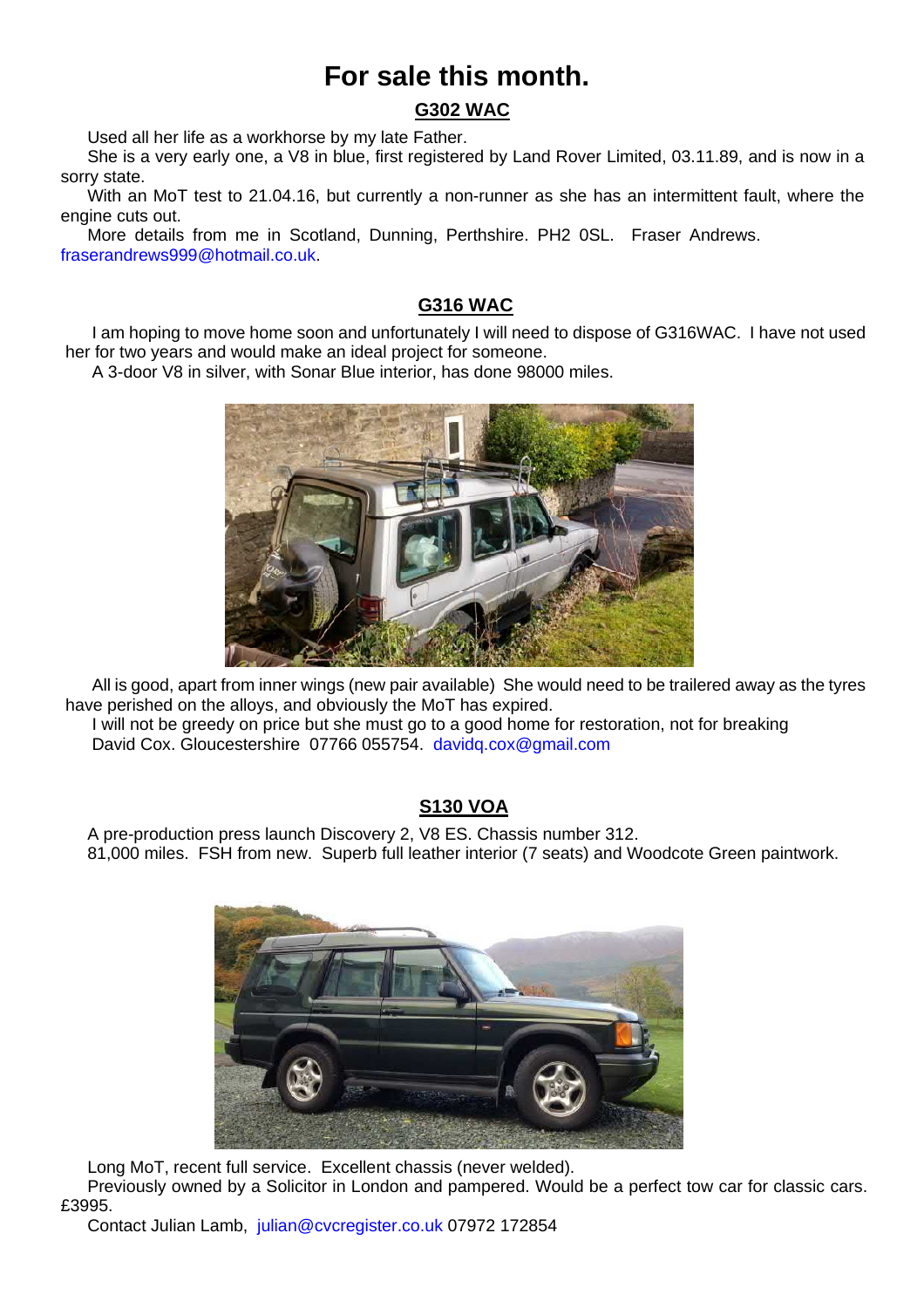#### **Practical Classics magazine, Restoration and Classic Car Show. 5th – 6th March, at the NEC.**

The inaugural show in 2014 was such a success for the magazine that it was over twice the size this year. We had originally booked space for three G-WACs, but when the organisers asked us to move to another space, we saw that there was room for a fourth car.

The new space was also adjacent to the CVC Register stand, so we merged with them and had eight factory registered cars all together. The CVC cars were a mixture of different year Range Rovers, and launch Freelanders.

Three other Land Rover clubs were in attendance, the Birmingham Land Rover Club, the Ex-Military Land Rover Association and the Series 2 Land Rover Club.

Patrick agreed to take the pre-pro 5-door down for us, so there was my G526WAC, the PJPG's G513DHP, Mark Harrow's G494WAC and Robert's G488WAC. 488 is currently undergoing rust removal by Mark, prior to being exported to the USA for Robert. So the car was shown as 'work in progress'



Patrick's journey down to the NEC on Friday evening was not without its problems. 513 decided to throw its alternator belt off, and she ran out of battery before he got to the show.

The AA did a poor job for him. Instead of fitting a new belt, they decided to transport him and 513 to his hotel at the NEC. With a delay by the AA of five hours, he did not arrive until after midnight, therefore he could not get 513 into the show until Saturday evening after the show closed for the day. Graham Bethell brought a new belt to the show on the Saturday. Mark and Patrick fitted the belt and had her running in no time.

There was a lot of interest in the stand; we could have sold a few G-WACs if we had any for sale. The

Freelanders attracted many visitors, with questions about the factory registered R-BAC cars, and where to obtain one. Julian's G175WAC Range Rover was on show with all its rusty bits and bent panels.

We have now applied for space at the November Classic Car show, which is just for shinies, so we hope to have a few more G-WACs on the road by then.







The application for space at the 2017 Practical Classics & Restoration Show has now arrived, so I will get that in the post soon.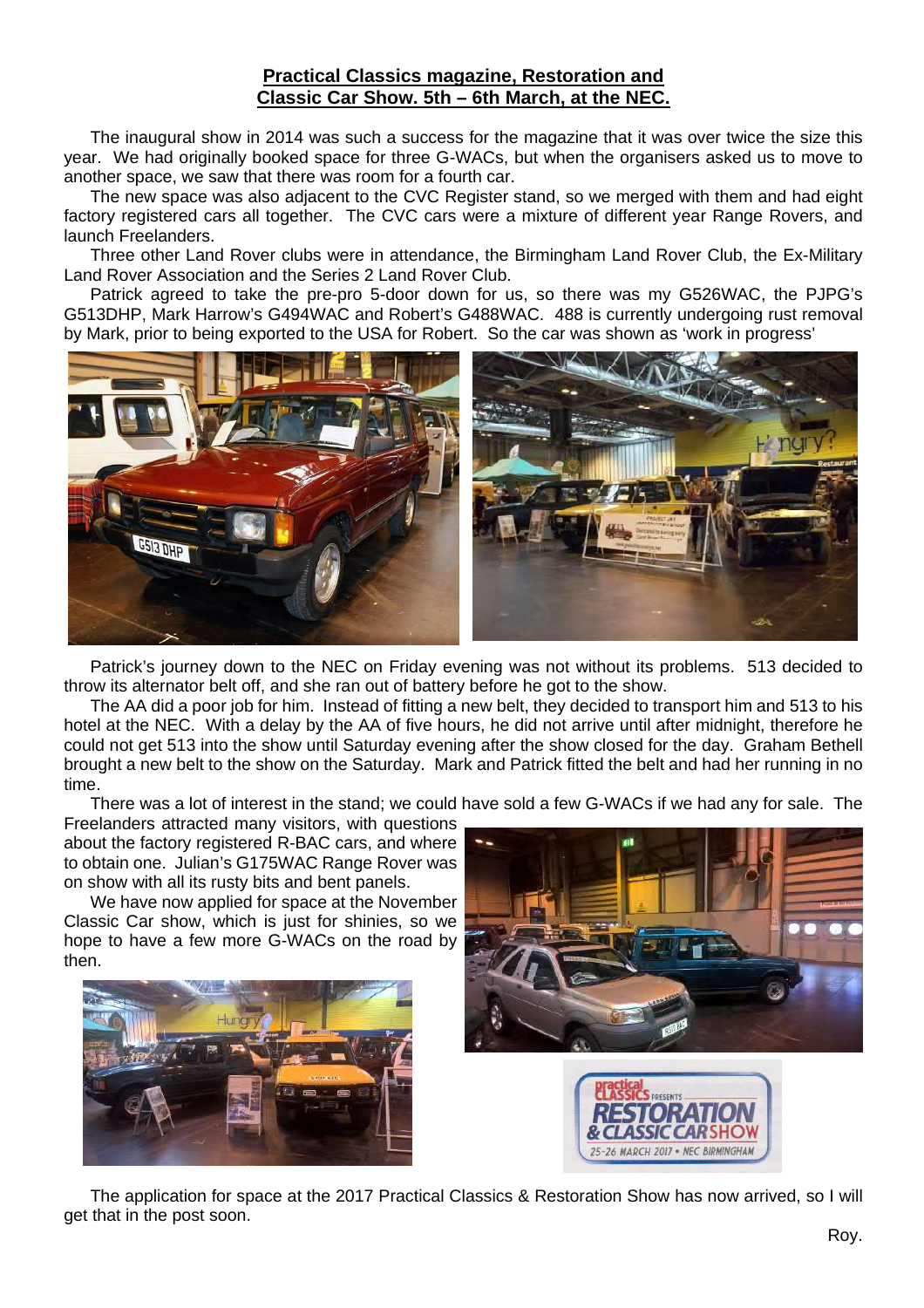# **Club Expo at the British Motor Museum, Gaydon. 19th March 2016**

An annual event where club representatives attend talks, workshops and seminars to learn more about how to run clubs. The event also allows clubs and suppliers to network together to gain crucial contacts, pick up hints and tips from talks and workshops, or simply meet other representatives to help make their club a success.

Club Expo is a free event for up to two members of each club and includes entrance to the museum and guided tours of the meeting rooms and facilities. The museum was also open, free of charge to delegates.

The seminars this year included a talk on 'Parts Supply', which fortunately we do not have a problem with early mechanicals for our D1s, but do have a problem now sourcing interior panels, door cards, etc, for the D1 in Sonar Blue.



The seminar on 'Safe Driving' touched mainly on the safe driving of Classic Cars.

'What's Your Car Worth' gave us an insight into the exotic market and how the values have soared over the past few years. A very interesting graph showed the value of £100,000 in your bank, and the poor interest rate, compared with the current value of a classic car bought for £100,000 a few years ago. Speculators, rather than genuine classic car enthusiasts buy these cars. The 'affordable' side of the market is currently gaining strength, as more car enthusiasts are taking an interest in the hobby.

The workshops saw the Motor Sports Association (MSA), discussing their 'Go Motorsport' programme, which helps clubs to understand the common challenges when organising a competitive event.

The 'Social Media' workshop helped a number of club officials set up Facebook, Twitter etc, during the workshop.

The 'Concours' workshop gave practical tips on judging four cars that were at the event. Attendees could do the judging, just for fun, and a leader board gave an insight into their expertise as a Concours judge.

Philip Beck, from our PJPG insurer, Peter James Insurance, was present to answer delegate's questions on insurance matters for their clubs.

A very pleasant way to meet old friends in the motor club scene, and to learn something new at the same time. I look forward to attending the event next year.

#### **New reader this month**

It was good to be able to meet some of you at the NEC a few weeks ago, and see your display. I am the owner of H83 YYN, a 3-door, registered on 22nd March 1991, not a G-WAC but hopefully old enough to kept on your list as an "Other early car"

I would very much like to be placed on any mailing lists you may have, and be kept up to date with news letters, especially as I have just missed out on the purchase of a G-WAC, not far from where I am located. I live in hope of yet another com-



ing up for sale one day. (two this month. Ed)

I also believe that somebody in Devon will be making up original copy body stickers, which I would be interested in. All the best



Richard Llewellin.